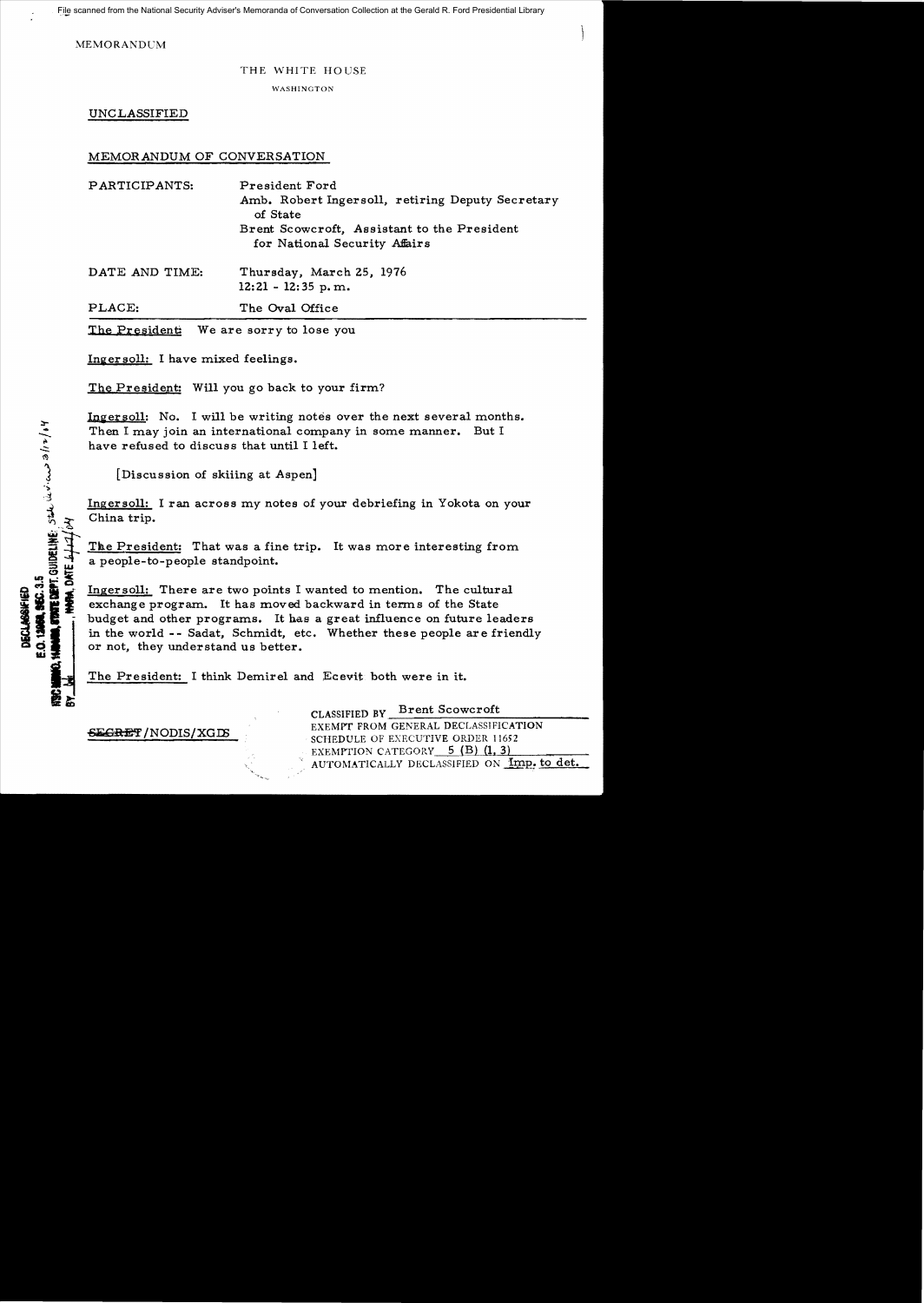## -SBGRET/NODIS/XGDS

Ingersoll: It is the only project in State. so it is easy for OMB to cut at it.

The President: I hope we can do better next year.

Ingersoll: The other point is I hate to see the trend to protectionism. I know you are opposed to it. but it is harmful.

The President: There are a lot of them coming up. I just know on the steel one we couldn't have avoided a Congressional override.

Ingersoll: That's right. But that is not the case on shoes.

The President: How has Lockheed affected Japan?

Ingersoll: It is the worst thing since the Nixon shock of 1971, but I think they are getting over it and I think it is being handled well. If it can be hept in legal channels and the material preserved unless it comes out in court proceedings.

The President: Bob, we'll miss you.

Ingersoll: I will miss the environment and your leadership. I wish you well now and in the election.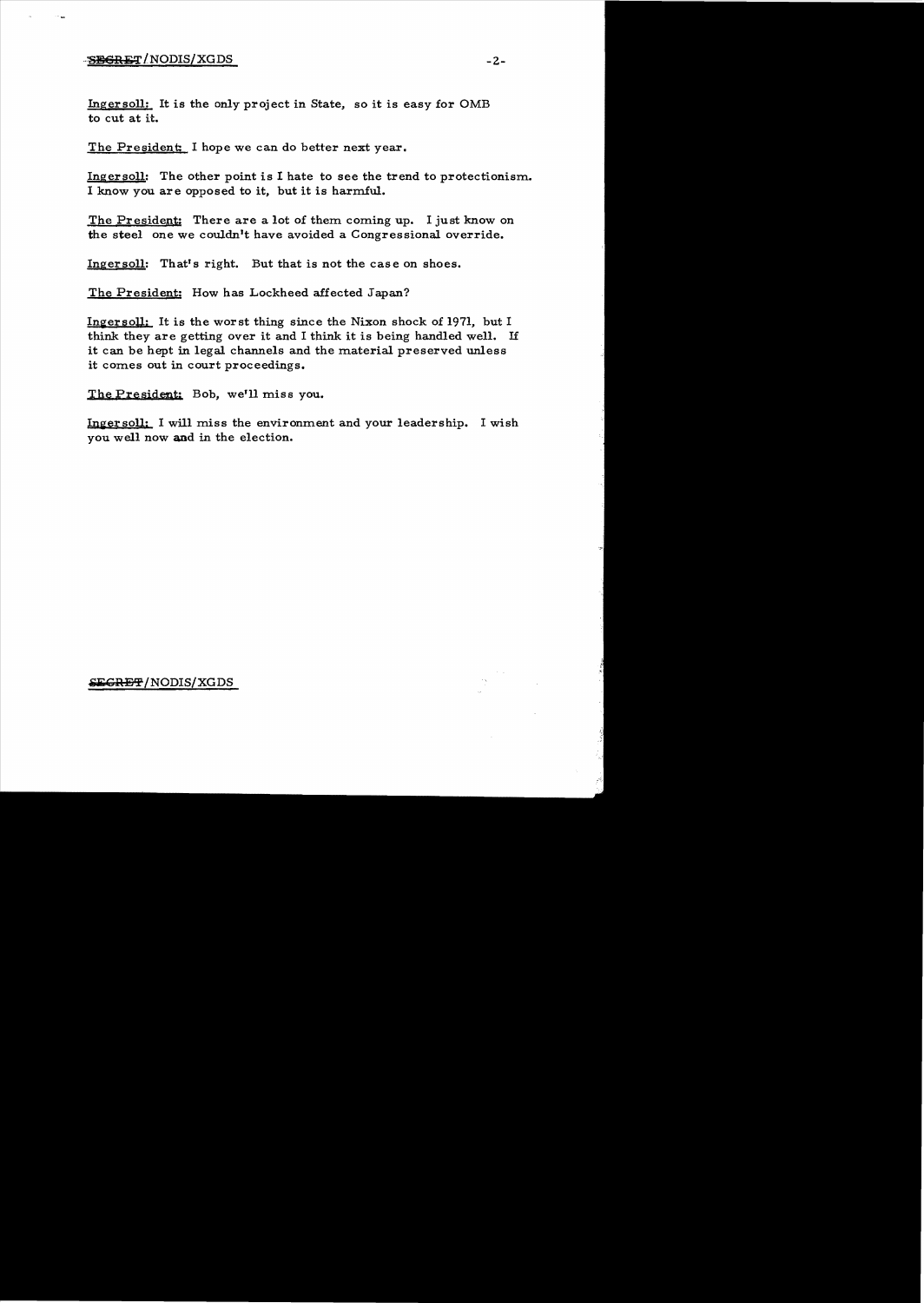P/ Jugersoll  $25$  Man  $76$ 

 $\bigvee$ 

Museau son F les pour I Ilme inited poline P Will gave go back to goin from 4 Me D will be writing with me a will several mountes, Than Sury prin on with company in some winner. But 2 Court refined & deros thenthe Ileft. (Dernien Jehanget Osper) I I ranceres un unte of your délicitif a people. I Thenan 2 parts devantil & murding The internet xchinge prop. It has moved backward in Turns of Stati badyet + ortan kings It has a quint impliment au future textes there people one fundly a not, they multipland P. Jetrich Dominal of Ecant both were in it. I drie employed in State, so it employed P Dage in undeletter ingt you Other point is that to see a trind to perturban I know you are of poet, but it is havinged. l'Ismare a let of Trim mining. Opist omitel on Cary ominich I That's regist By that with come show.

DECLASSIFIED E.O. 12058, SEC. 3.5 NSC NEWO, 11ANOR, STATE DEFT. GUIDELINES State levieur 3/12/04<br>BY NA